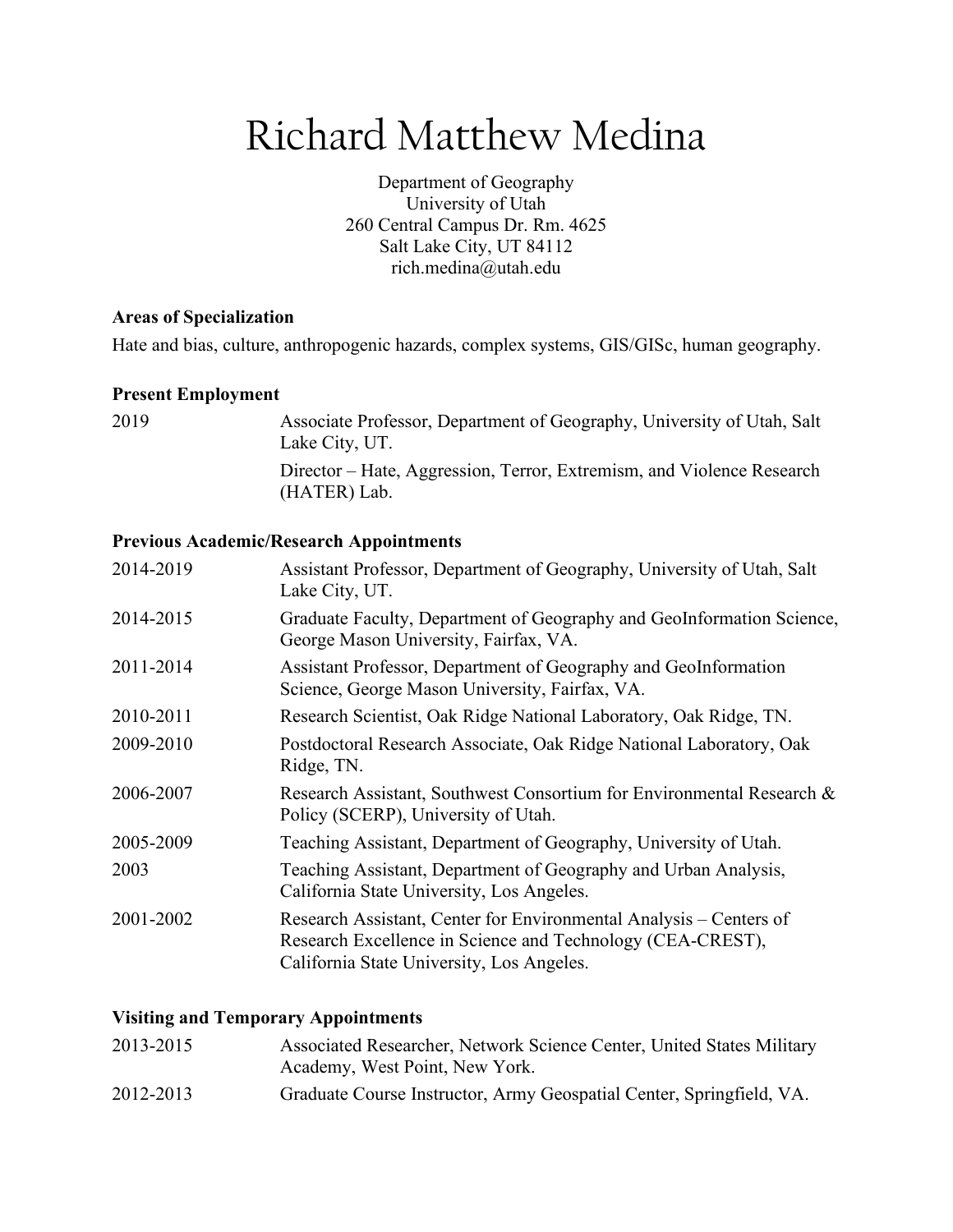| 2008-2009             | Visiting Scholar, International Centre for Political Violence and Terrorism<br>Research (ICPVTR), Institute of Defense and Strategic Studies, Nanyang<br>Technological University, Singapore.                                                                                                                                                                                                                                                                                                                                                                |
|-----------------------|--------------------------------------------------------------------------------------------------------------------------------------------------------------------------------------------------------------------------------------------------------------------------------------------------------------------------------------------------------------------------------------------------------------------------------------------------------------------------------------------------------------------------------------------------------------|
| <b>Courses Taught</b> |                                                                                                                                                                                                                                                                                                                                                                                                                                                                                                                                                              |
|                       | Radical Geographies<br>Culture, Power, and Dissonance<br>Hate, Place, and Culture<br>Geographic Thought and Inquiry<br>Geospatial Intelligence and Security<br>Methods in GIS<br>Population Dimensions of Global Change<br>Geography of Terrorism and Homeland Security<br>Human Terrain Analysis<br>Human Geography<br>Earth Environments and Global Change<br>World Regional Geography<br>Physical Geography<br><b>Spatial Data Structures</b><br>Spatial Modeling with GIS (Lab)<br>Spatial Database Design for GIS<br>Methods in Geospatial Intelligence |
| <b>Education</b>      |                                                                                                                                                                                                                                                                                                                                                                                                                                                                                                                                                              |
| 2009                  | Ph.D. (Geography), University of Utah, Salt Lake City, UT; Doctoral<br>Dissertation – Use of Complexity Theory to Understand the Geographical<br>Dynamics of Terrorist Networks.                                                                                                                                                                                                                                                                                                                                                                             |
| 2004                  | M.A. (Geography), California State University, Los Angeles, CA;<br>Master's Thesis – Solid Waste Generation: A California Case Study.                                                                                                                                                                                                                                                                                                                                                                                                                        |
| 2002                  | B.A. (Geography) & Minor (Mathematics), California State University,<br>Los Angeles, CA.                                                                                                                                                                                                                                                                                                                                                                                                                                                                     |
| 2000                  | A.A./A.S. Pasadena City College, Pasadena, CA.                                                                                                                                                                                                                                                                                                                                                                                                                                                                                                               |

# **Publications and Presentations**

Peer Reviewed/Refereed Journal Articles

| In Progress | Allain ML, Bhattarai A, Medina RM, Brewer S, Linke A, and McNeally,<br>P. Stopping the Steal: The Radical Ecology of the (Perceived) Conflict<br>State in the United States.                                                              |
|-------------|-------------------------------------------------------------------------------------------------------------------------------------------------------------------------------------------------------------------------------------------|
| In Progress | Madsen S and Medina R. (I Am Man, Hear Me Roar) Masculinity,<br>Extremism, and Violence in the United States.                                                                                                                             |
| In Review   | Tharp D, Kious B, Bakian A, Brewer S, Langenecker SA, Schreiner MW,<br>Coon H, Welsh RC, and Medina R. Adolescent Mental Health Crisis<br>Contacts Increased with Rising Covid-19 Pandemic Infection Rates.<br>Journal Adolescent Health. |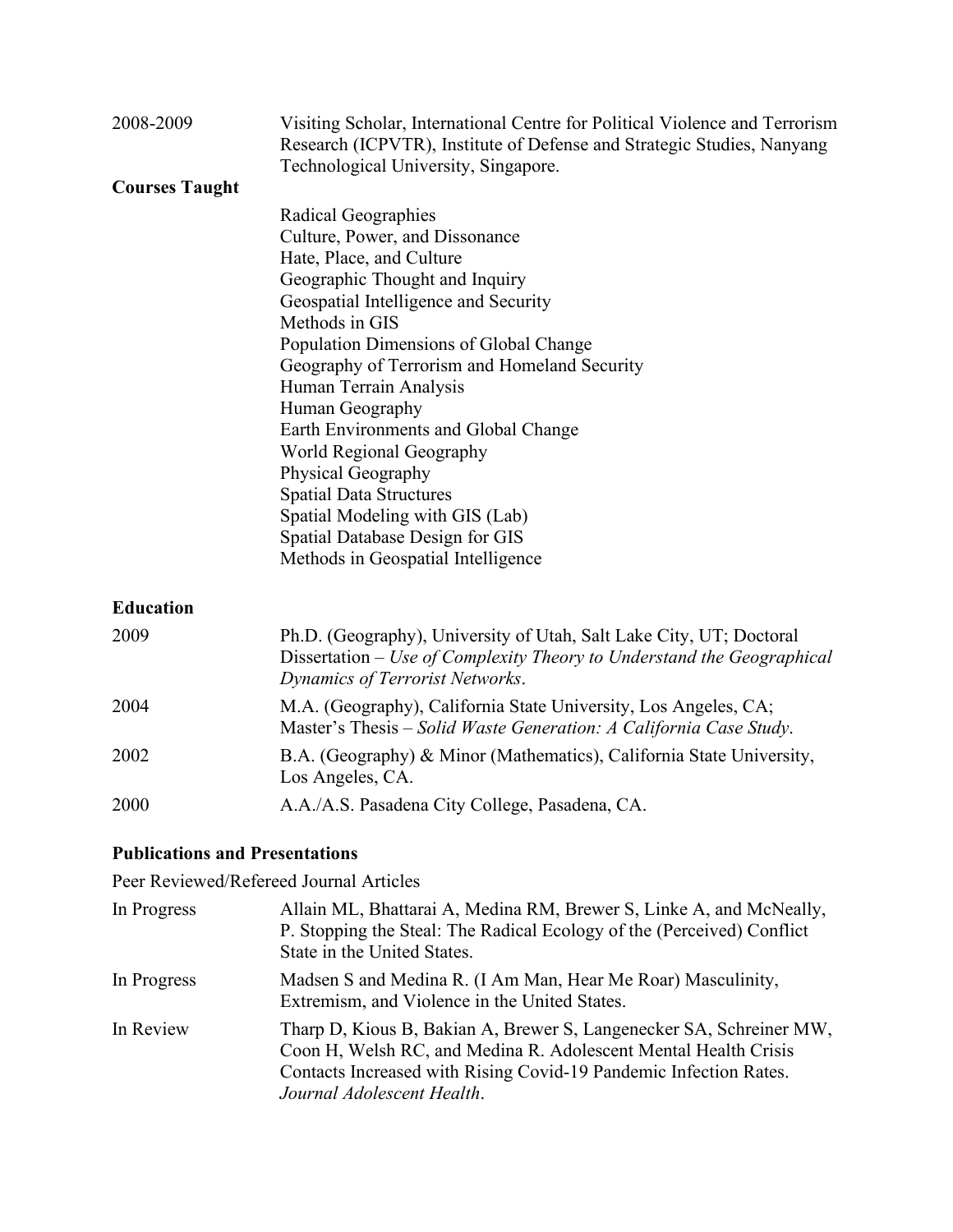| In Review | Riyadh AM, Cova TJ, Collins TW, and Medina RM. Comparing GIS-<br>Based Flood Resilience Models in a Developing Nation: A Case Study in<br>Bangladesh. Natural Hazards Review.                                                                               |
|-----------|-------------------------------------------------------------------------------------------------------------------------------------------------------------------------------------------------------------------------------------------------------------|
| In Review | Hohl A, Choi M, Medina R, Wan N, and Wen M. Understanding Adverse<br>Population Sentiment Towards the Spread of COVID-19 in the United<br>States. medRxiv.<br>https://www.medrxiv.org/content/10.1101/2021.07.15.21260543v1.                                |
| In Press  | Medina RM, Brewer S, Linke A, Nicolosi EA, Allain ML, and Tharp, D.<br>The Sociospatial Ecology of Deaths During Police Interactions in the<br>United States, 2016-2020. Political Geography.                                                               |
| 2022      | Hohl A, Choi M, Yellowhorse AJ, Medina RM, Wan N, and Wen M.<br>Spatial Distribution of Hateful Tweets Against Asians and Asian<br>Americans During the COVID-19 Pandemic, November 2019 to May<br>2020. American Journal of Public Health 112(4): 646-649. |
| 2021      | Das S, Medina RM, Nicolosi EA, Agopian A, Kuo I, Opoku J, Allston A,<br>and Kharfen M. Networks of Heterosexual Contacts and their Implications<br>on HIV Infection. PLOS One July.                                                                         |
| 2021      | Medina RM, Nicolosi EA, Brewer S, and Moore EA. Geographical<br>Analysis of Socioeconomic and Ideological Drivers of Hate Crime in the<br>United States. International Journal of Applied Geospatial Research<br>$12(2)$ , 39-56.                           |
| 2021      | Medina RM, Nicolosi EA, Riley C, and McNeally P. Reflections on<br>Responses to Geographical Research on Hate in the United States. Public<br>Understanding of Science 30(6), 797-806.                                                                      |
| 2020      | Nicolosi EA, Medina RM, Riley C, and McNeally P. Crowdsourcing<br>Sensitive VGI: Constructing the Hate Incident Reporting System. Digital<br>Geography and Society. 1, 100003.                                                                              |
| 2020      | Fuhriman C, Medina RM, and Brewer S. Introducing a Dataset of Multi-<br>Scale Geographies of ISIS Ideology from ISIS Sources. Terrorism and<br>Political Violence. DOI: 10.1080/09546553.2020.1742707.                                                      |
| 2020      | Medina RM, Byrne K, Brewer S, and Nicolosi E. Housing Inequalities:<br>Eviction Patterns in Salt Lake County, Utah. Cities 104(102804).                                                                                                                     |
| 2020      | Nicolosi EA, French J, and Medina RM. Add to the Map! Evaluating<br>Digitally-Mediated Participatory Mapping for Grassroots Sustainabilities.<br>The Geographical Journal 186(2), 142-155.                                                                  |
| 2019      | Wei YD, Xiao W, Medina RM, and Tian G. Departures and Destinations<br>of Walking Behavior: Effects of Neighborhood Amenity, Safety, and<br>Urban Environment. Urban Geography. DOI:<br>10.1080/02723638.2019.1699731 (Early Online Publication).            |
| 2019      | Call D, Medina RM, and Black A. Causes of Weather-Related Crashes in<br>Salt Lake County, Utah. The Professional Geographer 71(2), 253-264.                                                                                                                 |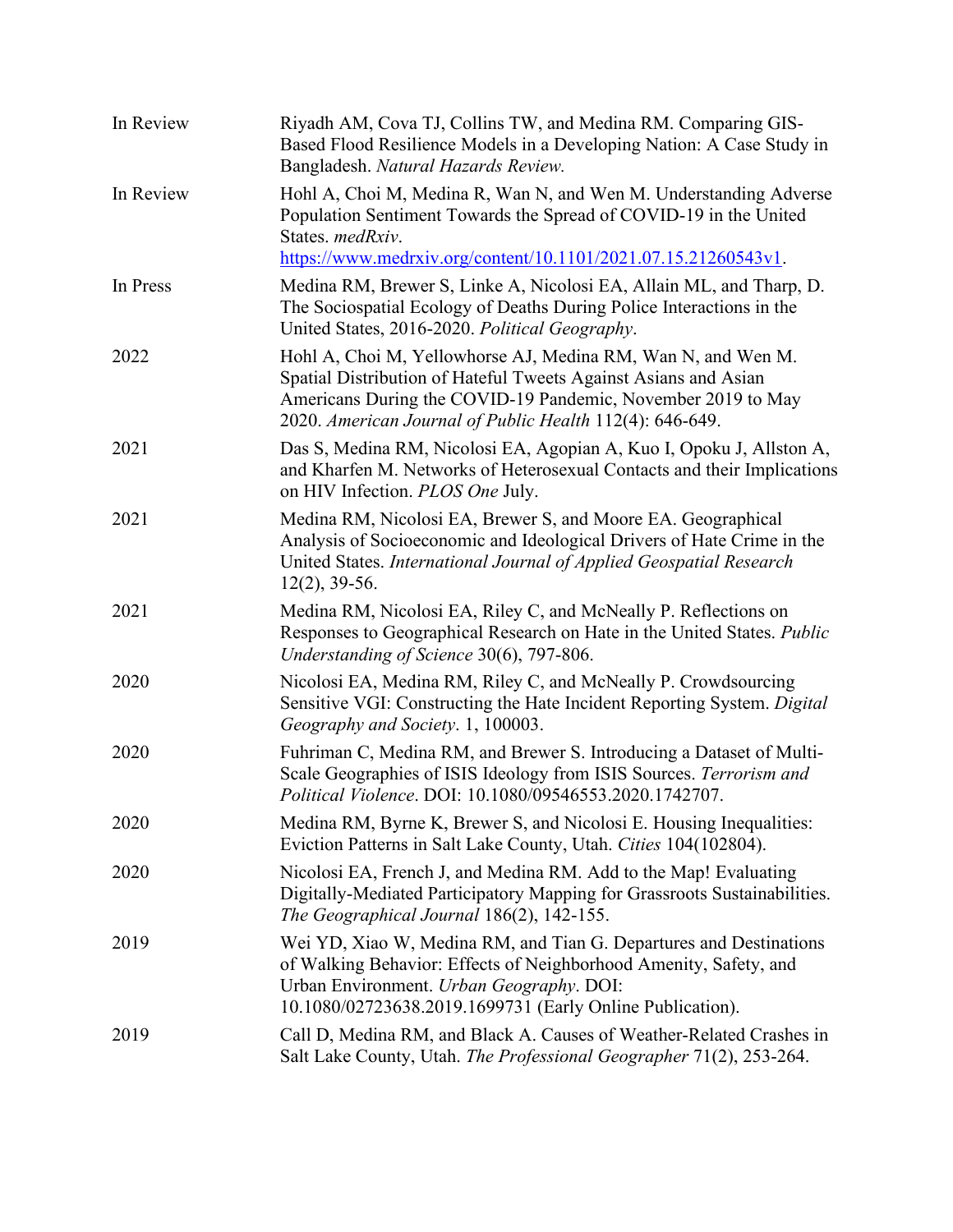| 2018 | Medina RM, Nicolosi E, Brewer S, and Linke A. Geographies of<br>Organized Hate in America: A Regional Analysis. Annals of the American<br>Association of Geographers 108(4), 1006-1021.                           |
|------|-------------------------------------------------------------------------------------------------------------------------------------------------------------------------------------------------------------------|
| 2018 | Nicolosi E, Medina R., and Feola G. Grassroots Innovations for<br>Sustainability in the United States: A Spatial Analysis. Applied Geography<br>91, 55-69.                                                        |
| 2018 | Pulver A and Medina RM. A Review of Security and Privacy Concerns in<br>Digital Intelligence Collection. Intelligence and National Security 33(2),<br>241-256.                                                    |
| 2017 | Fuhriman C, Medina RM, and Brewer S. A Point Process Analysis of<br>Terror Attacks in Afghanistan, 2002-2013. Middle States Geographer 50,<br>50-63.                                                              |
| 2017 | Medina RM, Cervone G, and Waters N. Characterizing and Predicting<br>Traffic Accidents in Extreme Weather Environments. The Professional<br>Geographer 69(1), 126-137.                                            |
| 2016 | Lee A, Medina RM, and Bolton F. Breaking Down the Fundamental<br>Challenges in Effective Operational Assessments. Campaigning Fall, 13-<br>22.                                                                    |
| 2016 | Medina RM. From Anthropology to Human Geography: Human Terrain<br>and the Evolution of Operational Sociocultural Understanding.<br>Intelligence and National Security 31(2), 137-153.                             |
| 2014 | Medina RM. Social Network Analysis of the Islamist Terrorist Network.<br>Security Journal 27(1), 97-121.                                                                                                          |
| 2013 | Bahgat K and Medina RM. An Overview of Geographical Perspectives<br>and Approaches in Terrorism Research. Perspectives on Terrorism 7(1),<br>38-72.                                                               |
| 2011 | Medina RM, Siebeneck LK, and Hepner GF. A Geographic Information<br>Systems (GIS) Analysis of Spatiotemporal Patterns of Terrorist Incidents<br>in Iraq 2004-2009. Studies in Conflict and Terrorism 34, 862-882. |
| 2011 | Medina RM and Hepner GF. Advancing the Understanding of Sociospatial<br>Dependencies in Terrorist Networks. Transactions in GIS 15(5), 577-597.                                                                   |
| 2011 | Kobayashi T, Medina RM, and Cova TJ. Visualizing Diurnal Population<br>Change in Urban Areas for Emergency Management. The Professional<br>Geographer 63(1), 113-130.                                             |
| 2009 | Siebeneck LK, Medina RM, Yamada I, and Hepner GF. Spatial and<br>Temporal Analyses of Terrorist Incidents in Iraq, 2004-2006. Studies in<br>Conflict and Terrorism 32(7), 591-610.                                |
| 2008 | Modello C, Hepner GF, and Medina RM. ASPRS 10-Year Industry<br>Forecast: Phase V. Photogrammetric Engineering & Remote Sensing 74<br>$(11), 1297-1305.$                                                           |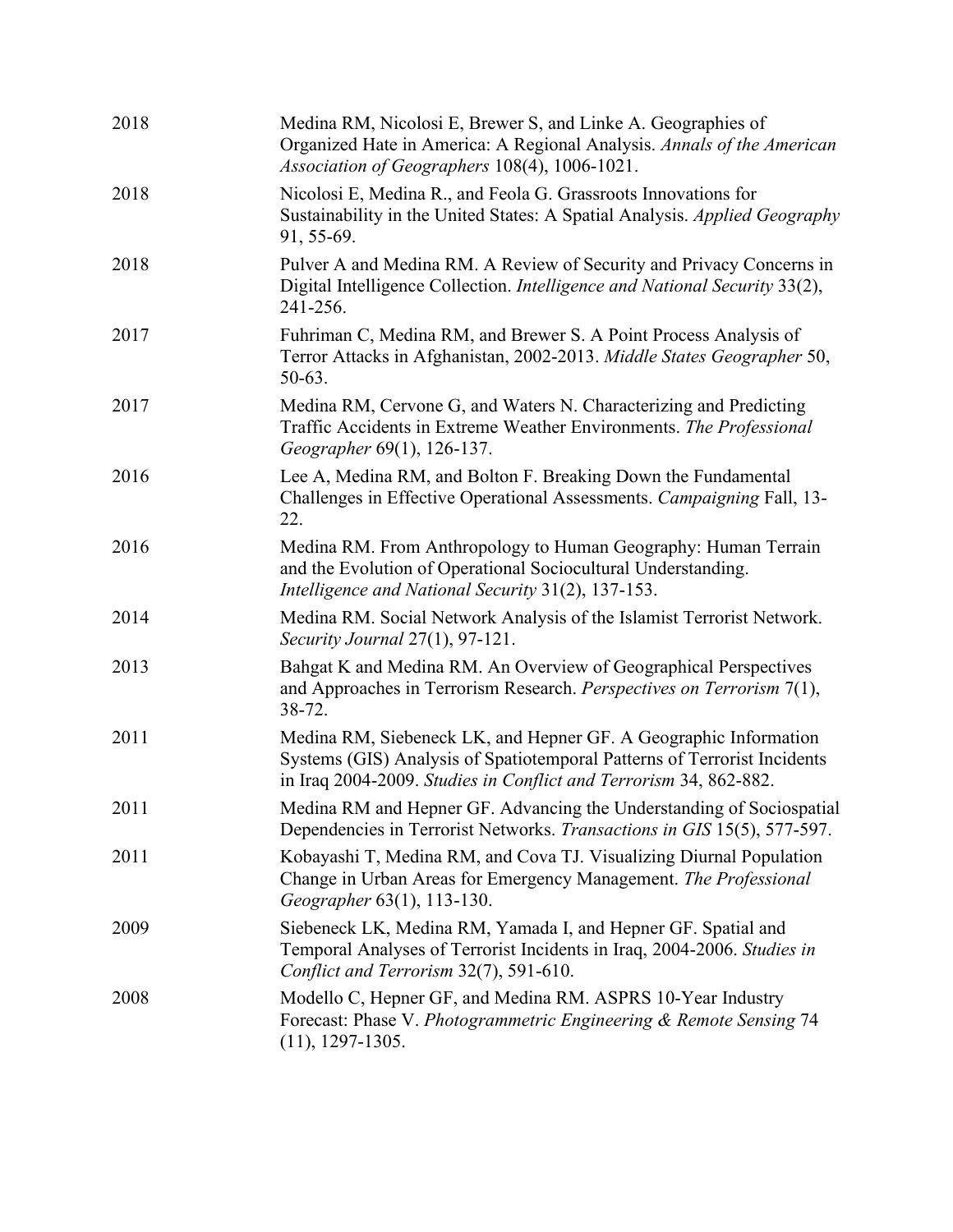| 2007                      | LaDochy S, Medina R, and Patzert W. Recent California Climate<br>Variability: Spatial and Temporal Patterns in Temperature Trends.<br>Climate Research 33(2), 159-169.                                                                                                                                                                                                  |
|---------------------------|-------------------------------------------------------------------------------------------------------------------------------------------------------------------------------------------------------------------------------------------------------------------------------------------------------------------------------------------------------------------------|
|                           | Refereed Conference Proceedings                                                                                                                                                                                                                                                                                                                                         |
| 2013                      | Hannigan J, Hernandez G, Medina RM, Roos P, and Shakarian P. Mining<br>for Spatially-Near Communities in Geo-Located Social Networks.<br>Association for the Advancement of Artificial Intelligence - Social<br>Networks and Social Contagion: Web Analytics and Computational Social<br>Science, Arlington, VA. November 15-17.                                        |
| Books                     |                                                                                                                                                                                                                                                                                                                                                                         |
| 2013                      | Medina RM and Hepner GF. The Geography of International Terrorism:<br>An Introduction to Spaces and Places of Violent Non-State Groups. Boca<br>Raton: Taylor & Francis/CRC Press.                                                                                                                                                                                      |
| <b>Book Chapters</b>      |                                                                                                                                                                                                                                                                                                                                                                         |
| 2021                      | Medina R and Waters N. Social Network Analysis. In (eds.) MM Fischer<br>and P Nijkamp, Handbook of Regional Science, 2 <sup>nd</sup> edition. Berlin:<br>Springer.                                                                                                                                                                                                      |
| 2008                      | Medina R and Hepner GF. Geospatial Analysis of Dynamic Terrorist<br>Networks. In (eds.) I Karawan, W McCormack, and SE Reynolds, Values<br>and Violence: Intangible Aspects of Terrorism. Berlin: Springer.                                                                                                                                                             |
| <b>Other Publications</b> |                                                                                                                                                                                                                                                                                                                                                                         |
| 2015                      | Hepner GF and Medina RM. Industry Insights: Considering the State of<br>Geography and Geospatial Intelligence Research. Earth Imaging Journal<br>$12(3), 10-11.$                                                                                                                                                                                                        |
| 2015                      | Medina RM and Hepner GF. A Note of the State of Geography and<br>Geospatial Intelligence Research. NGA Pathfinder 13(1), 8-9.                                                                                                                                                                                                                                           |
| 2014                      | Rice MT, Paez FI, Rice RM, Ong EW, Qin H, Seitz CR, Fayne JV, Curtin<br>KC, Fuhrmann S, Pfoser D, Medina RM. Quality Assessment and<br>Accessibility Applications of Crowdsourced Geospatial Data: A Report on<br>the Development and Extension of the George Mason University<br>Geocrowdsourcing Testbed. US Army Engineer Research and<br>Development Center (ERDC). |
| 2013                      | Medina RM. Commentary on the Boston Marathon Attacks. The<br>Geosocial Gauge, George Mason University, April 19. Available from:<br>http://geosocial.gmu.edu/2013/04/live-reactions-to-the-boston-marathon-<br>bombs/.                                                                                                                                                  |
| 2012                      | Hepner GF and Medina RM. Understanding the Geography of Terrorism.<br>Earth Imaging Journal 9(5), 24-25.                                                                                                                                                                                                                                                                |

Invited Presentations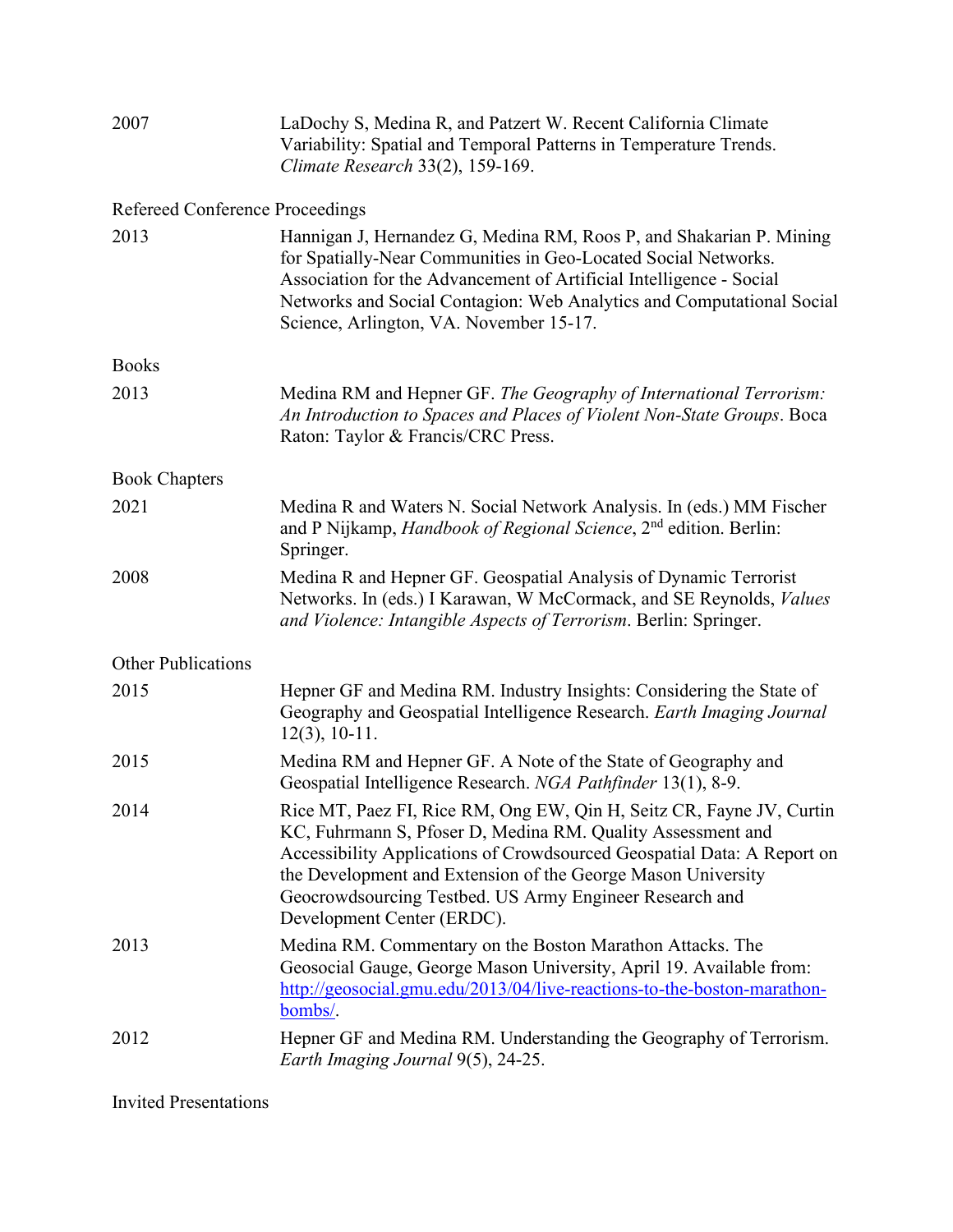| 2020 | Housing Inequalities and Eviction Patterns in Salt Lake County. 24 <sup>th</sup><br>Annual Utah Housing Matters Virtual Conference, Online, September 2.                                             |
|------|------------------------------------------------------------------------------------------------------------------------------------------------------------------------------------------------------|
| 2019 | Hate and Extremism in the US. Utah Council for the Social Studies<br>(UCSS) Annual Conference, South Jordan, UT, November 2.                                                                         |
| 2019 | Activities of the University of Utah Geospatial Intelligence Research Lab<br>(GIRL). MAPPS Summer Conference, Park City, UT, July 14-17.                                                             |
| 2018 | Hate: A Research Agenda. Division of Public Health Grand Rounds,<br>University of Utah, Salt Lake City, UT, November 6.                                                                              |
| 2018 | Faculty Panel, Diversity Scholars Class. University of Utah, Salt Lake<br>City, UT, February 27.                                                                                                     |
| 2017 | Community Voices for Housing Equality. Department of Social Work<br>Grand Rounds, University of Utah, Salt Lake City, UT, October 4.                                                                 |
| 2017 | <i>How do We Hate?</i> Center for Research on Migration and Refugee<br>Integration meeting, University of Utah, Salt Lake City, UT, January 6.                                                       |
| 2016 | Considerations for the Terrorist Threat in America. Peace and Conflict<br>Studies Speed Lectures, University of Utah, Salt Lake City, UT, April 7.                                                   |
| 2014 | The Evolution of the Global Jihad and the Role of Geography in<br>Counterterrorism. Geography Awareness Week, Brown Bag Lecture,<br>University of Utah, Salt Lake City, UT, November 18.             |
| 2014 | Keynote Address. GTU Induction Ceremony, George Mason University,<br>Fairfax, VA, May 9.                                                                                                             |
| 2013 | The Geography of Terrorism. Terrorism, Transnational Crime and<br>Corruption Center (TraCCC), George Mason University, Arlington, VA,<br>May 17.                                                     |
| 2011 | The Geographic Spread of Terrorist Organizations. L3 Communications,<br>Conference on International Terrorism: The Arab World and Beyond.<br>Annapolis Junction, MD, November 30.                    |
| 2011 | Geospatial and Temporal Characterization of Human Terrain in the<br>Context of Terrorism Research. National Geospatial-Intelligence Agency,<br>Reston, VA, January 25.                               |
| 2010 | Sociospatial Analysis of the Islamist Terrorist Network. The University of<br>South Carolina, Geography Department Colloquium. Columbia, SC,<br>January 29.                                          |
| 2008 | Social Network Analysis and GIS for Terrorism Research. The<br>International Centre for Political Violence and Terrorism Research<br>(ICPVTR), Nanyang Technological University, Singapore, June 18. |
|      |                                                                                                                                                                                                      |

Conference Presentations

| 2022 | Medina RM, Brewer S, Linke A, Nicolosi EA, Allain ML, and Tharp D.    |
|------|-----------------------------------------------------------------------|
|      | "The Sociospatial Ecology of Deaths During Police Interactions in the |
|      | United States, 2016-2020." Annual Meeting of the American Association |
|      | of Geographers (AAG), New York, NY. (Online), February 25-March 1.    |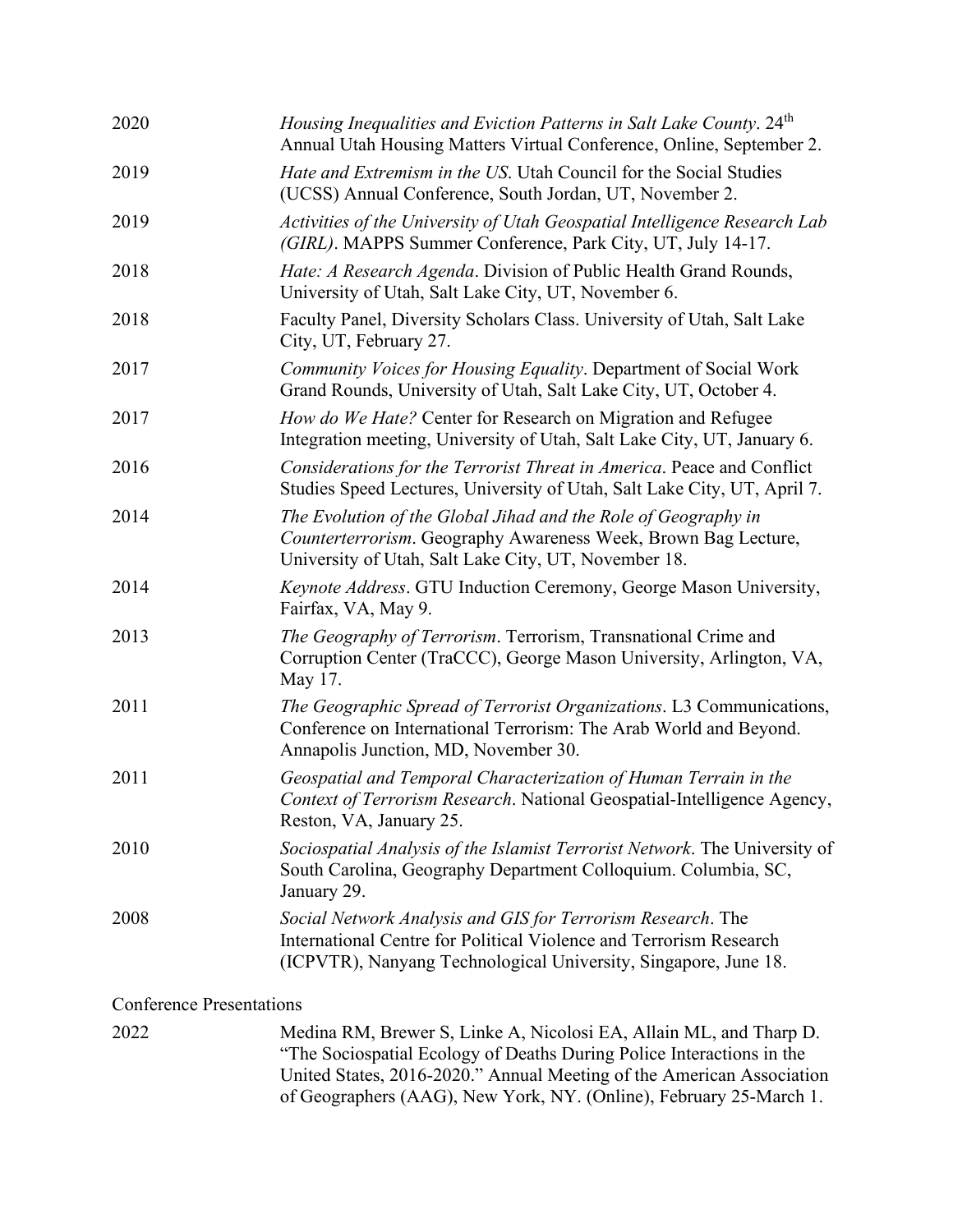| 2018 | Medina RM, Byrne K, Nicolosi E, and Brewer S. "Housing Inequality:<br>Eviction Rates in Salt Lake County, or the Business of Eviction" Annual<br>Meeting of the American Association of Geographers (AAG), New<br>Orleans, LA., April 10-14.     |
|------|--------------------------------------------------------------------------------------------------------------------------------------------------------------------------------------------------------------------------------------------------|
| 2017 | Medina RM and Nicolosi E. "Hate in the US: A Geographical Analysis of<br>Movements and Activities" Annual Meeting of the American Association<br>of Geographers (AAG), Boston, MA., April 5-9.                                                   |
| 2014 | Medina R and Holby T. "The Geography of American Radicalization"<br>Annual Meeting of the American Association of Geographers (AAG),<br>Tampa, FL., April 8-12.                                                                                  |
| 2011 | Medina R and Omitaomu O. "The Complexity of Terrorism in Nigeria."<br>Annual Meeting of the American Association of Geographers (AAG),<br>Seattle, WA., April 12-16.                                                                             |
| 2010 | Medina R, Siebeneck LK, Yamada I, and Hepner GF. "Spatial and<br>Temporal Analysis of Terrorist Incidents in Iraq, 2004-2009." Annual<br>Meeting of the American Association of Geographers (AAG), Washington<br>D. C., April 14-18.             |
| 2009 | Medina R. "Sociospatial Analysis of the al-Qaeda Terrorist Network."<br>Annual Meeting of the American Association of Geographers (AAG), Las<br>Vegas, NV., March 22-27.                                                                         |
| 2008 | Modello C, Hepner GF, and Medina RM. "ASPRS 10-Year Industry<br>Forecast: Phase V." Annual Meeting of the American Society for<br>Photogrammetry and Remote Sensing (ASPRS), Portland, OR., April 27-<br>May 2.                                  |
| 2008 | Medina R. "Use of Complexity Theory to Understand the Geographical<br>Dynamics of Terrorist Networks." Annual Meeting of the American<br>Association of Geographers (AAG), Boston, MA., April 15-19.                                             |
| 2007 | Kobayashi T, Medina R, and Cova TJ. "Visualization of Continuous<br>Diurnal Average Population: A Case Study in Salt Lake County, Utah."<br>Annual Meeting of the American Association of Geographers (AAG), San<br>Francisco, CA., April 17-21. |
| 2007 | Medina R and Hepner GF. "Terrorist Networks in Social and Geographic<br>Space." Values and Violence: Intangible Aspects of Terrorism. Salt Lake<br>City, UT., March 2-3.                                                                         |
| 2005 | Medina R, Gongora G, LaDochy S, and Patzert W. "Recent California<br>Climate Variability: Spatial and Temporal Temperature Trend Patterns."<br>Annual Meeting of the American Meteorological Society, San Diego, CA.,<br>January 9-13.           |
| 2004 | Medina R. "Waste and Sustainability: A Prediction and Analysis of<br>Tomorrow's Waste and the Turmoil it May Bring." Annual Meeting of the<br>American Association of Geographers (AAG), Philadelphia, PA., March<br>14-19.                      |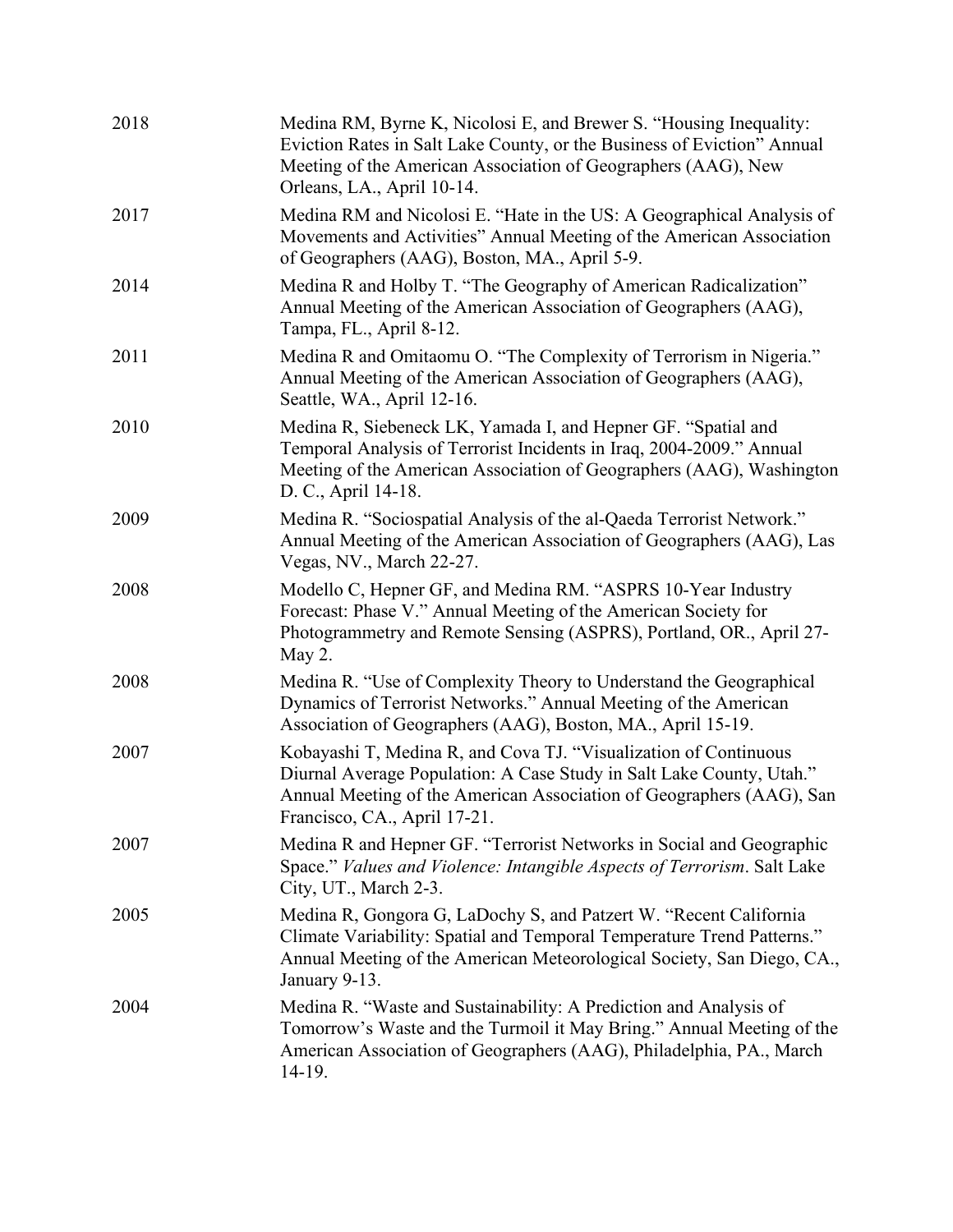| 2004                   | Medina R and Gongora G. "California Climate, 1950-2000: Is There a<br>Need for Concern?" Annual Conference of the California Geographical<br>Society, Long Beach, CA., April 22-24.                                                                                |
|------------------------|--------------------------------------------------------------------------------------------------------------------------------------------------------------------------------------------------------------------------------------------------------------------|
| <b>Funded Research</b> |                                                                                                                                                                                                                                                                    |
| 2020                   | PI – Spatio-Temporal Analysis of SafeUT Application Effectiveness in<br>Reducing Suicidal Behaviors in Utah. University of Utah, Health<br>Sciences, SafeUT Research and Quality Improvement Program (ReQuIP)<br>(\$39,711).                                       |
| 2020                   | Co-I – A Geospatial Big Data Platform for Understanding Population<br>Sentiment Toward the Spread of COVID-19 in the United States.<br>University of Utah, Office of the Vice President for Research (\$25,000).                                                   |
| 2020                   | Co-I - Visualizing Gender-Based Violence. University of Utah, Office of<br>the Vice President for Research (\$50,000).                                                                                                                                             |
| 2020                   | Co-I – Gender-Based Violence Consortium. University of Utah, 1U4U<br>Innovation Funding (\$30,000).                                                                                                                                                                |
| 2020                   | PI – Social Media Mining Capability in CSBS and Studies of Conspiracy<br>Theories. University of Utah, VPR/CSBS Research Incentive Seed Grant<br>Program (\$20,000).                                                                                               |
| 2019                   | PI – Support for the Hate Incident Reporting System (HIRS) Research.<br>University of Utah, iNterdisciplinary Exchange for Utah Science<br>(NEXUS) Seed Grant (\$15,000).                                                                                          |
| 2017                   | Co-I – Analyzing Evictions and Housing Stability for Low-Income<br>Renters. University of Utah, URC Faculty Research & Creative Grant<br>$(\$5,963).$                                                                                                              |
| 2013-2014              | Co-I – Assessing the Value of Neo-Geographic Information. Army<br>Geospatial Center / ERDC Contracting Office / Army Topographic<br>Engineering Center (\$142,548/1 yr from \$545,922/5 yr total award, option<br>year 3 of 4) Award dates: 9/24/2013 - 9/23/2014. |
| 2013-2015              | Co-PI - Understanding Network Socio-Geographic Dynamics: Using<br>Smartphones to Locate, Track, and Study Goal Directed-Team Behaviors.<br>Army Research Institute (\$337,566/2 yrs).                                                                              |
| 2013-2014              | PI – Monitoring Post-Fire Vegetation Recovery Five to Twenty Years<br>after a Fire Event in Winnemucca District, NV. United States Bureau of<br>Land Management (\$20,000/5 mo).                                                                                   |
| 2013-2014              | PI - Toward a Unified Understanding of International Terrorism: The<br>Geography of a Definition. Center for Global Studies, George Mason<br>University $(\$2,500)$ .                                                                                              |
| 2011-2012              | Co-PI – Modeling Long Term Population Resettlement under Climate<br>Change Scenarios. LDRD Internal Grant, Department of Energy<br>$(\$780,000/2$ yrs).                                                                                                            |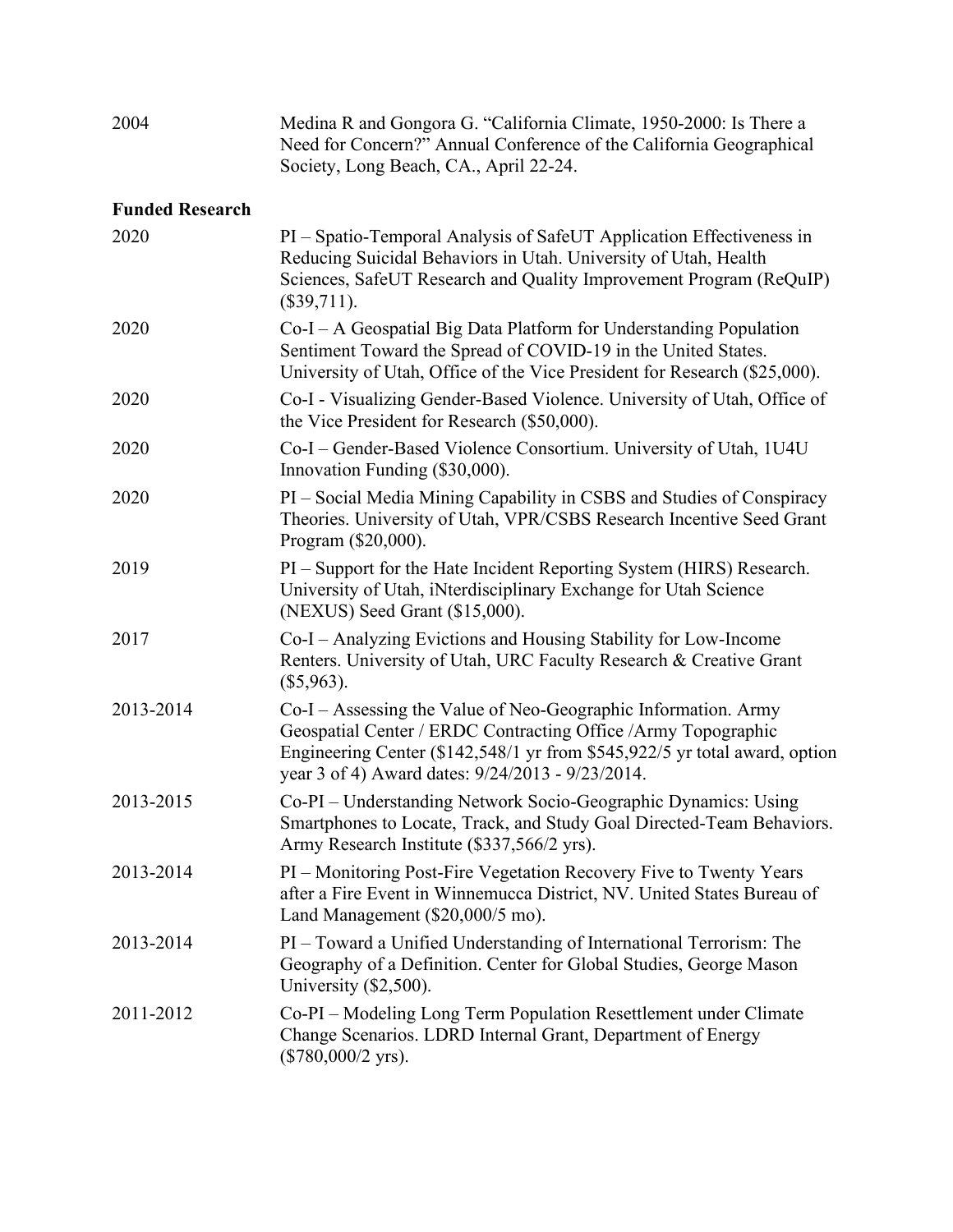| 2011-2011 | Co-PI – Sociocultural and Demographic Characterization of the       |
|-----------|---------------------------------------------------------------------|
|           | Pakistan/Afghanistan Border Region. United States Strategic Command |
|           | (\$280,000).                                                        |

## **Honors and Awards**

| 2016      | Poster competition, $3rd$ Place – Weber, C. and Medina, R. Terrorism in<br>Nigeria: The Cultural and Ideological Context of Radical Violence. United<br>States Geospatial Intelligence Foundation, GEOINT Symposium, May 15-<br>18, Orlando, Florida. |
|-----------|-------------------------------------------------------------------------------------------------------------------------------------------------------------------------------------------------------------------------------------------------------|
| 2015-2016 | Outstanding Mentor/Advisor Award, Department of Geography,<br>University of Utah, presented April 29, 2016                                                                                                                                            |
| 2013      | United States Geospatial Intelligence Foundation Research Achievement<br>Award (http://usgif.org/community/usgifAwards)                                                                                                                               |
| 2008      | United States Geospatial Intelligence Foundation Graduate Scholarship<br>$(\$5,000)$                                                                                                                                                                  |
| 2008      | Institute of Public and International Affairs, University of Utah Travel<br>Grant (\$4,000)                                                                                                                                                           |
| 2005      | Martin Harris Hiatt Memorial Graduate Scholarship (\$5,000)                                                                                                                                                                                           |
| 2004      | Thomas McKnight Professional Paper Award (\$125)                                                                                                                                                                                                      |
| 2004      | G. Etzel Pearcy Memorial Scholarship (\$600)                                                                                                                                                                                                          |
| 2004      | Excellence in Graduate Programs Initiative (\$3,200)                                                                                                                                                                                                  |
|           |                                                                                                                                                                                                                                                       |

# **Graduate Student Supervision (Chair of Committee in Bold)**

#### Ph.D. Degree

| In Progress | Meitong Liu (University of Utah) - The regional disparity of the effect of<br>urban expansion and its impact on sustainable urban development. |
|-------------|------------------------------------------------------------------------------------------------------------------------------------------------|
| In Progress | Marco Lorenzo Allain (University of Utah)                                                                                                      |
| In Progress | Aaron Flores (University of Utah) – Geographical Assessment of Flood<br>Risk Inequities in the Conterminous United States                      |
| In Progress | Andre Coleman (University of Utah) - Multimodal Data Fusion for Rapid<br>Disaster Response.                                                    |
| In Progress | <b>Doug Tharp</b> (University of Utah)                                                                                                         |
| In Progress | Susana Velasquez Franco (University of Utah)                                                                                                   |
| In Progress | Weiye Xiao (University of Utah) – Housing and Spatial Mismatch in<br>Urban China: A Study of Shanghai and Nanjing.                             |
| In Progress | Rebecca Steed (University of Utah)                                                                                                             |
| 2020        | Yangyi Wu (University of Utah) – Spatial Analysis of Uneven<br>Metropolitan Development in the Context of Big-Data.                            |
| 2019        | <b>Emily Nicolosi</b> (University of Utah) – Drivers and Limits in the Diffusion<br>of Grassroots Innovations for Sustainability.              |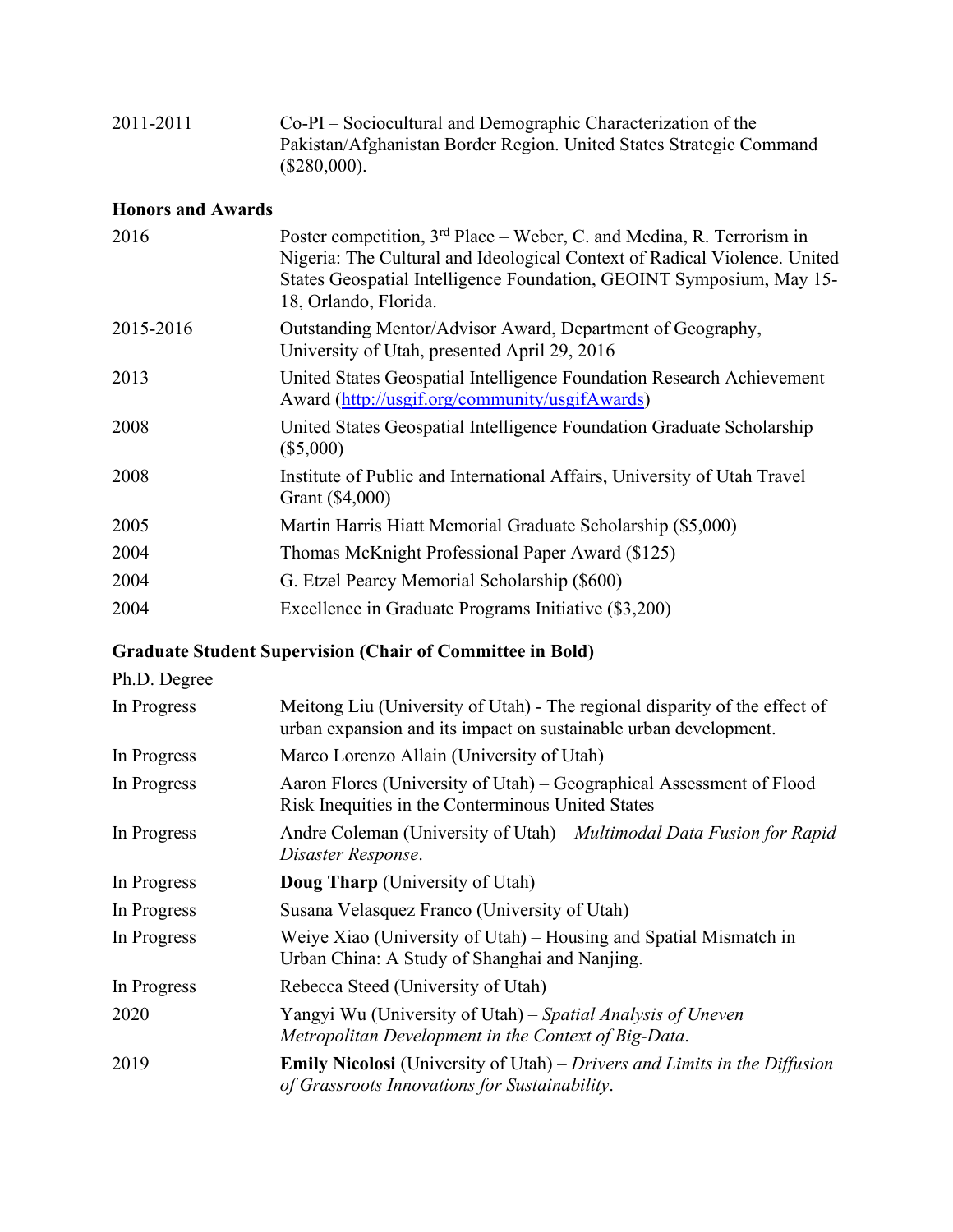| 2017            | <b>Christopher Fuhriman</b> (University of Utah) – Reimagined Territory:<br>a New Theory of Terrorist Geographies.                                                          |
|-----------------|-----------------------------------------------------------------------------------------------------------------------------------------------------------------------------|
| 2015            | Alec Barker (George Mason University) – Understanding Network Socio-<br>Geographic Dynamics: Using Smartphones to Locate, Track, and Study<br>Goad-Directed Team Behaviors. |
| 2014            | Bianica Pint (George Mason University) – When People Rebel: A<br>Computational Approach to the Study of Violent Collective Action.                                          |
| 2013            | Emily Schnebele (George Mason University) – Volunteered Geospatial<br>Data Fusion for Improved Flood Disaster and Transportation Network<br>Assessment.                     |
| 2013            | Carter Christopher (George Mason University) – Migration and the<br>Migrant in Major U.S. Metropolitan Areas during America's 'Great<br>Recession.'                         |
| 2013            | Chris Oxendine (George Mason University) – Multi-Objective, Multi-<br>Criteria Dynamic Routing of Evacuees Using Volunteered and Ambient<br>Geographic Information.         |
| Master's Degree |                                                                                                                                                                             |
| In Progress     | <b>Serena Madsen</b> (University of Utah)                                                                                                                                   |
| In Progress     | Ahmad Riyadh (University of Utah) - Analyzing the Flood Resilience of<br>Dhaka City.                                                                                        |
| 2020            | Zixuan Huang (University of Utah) $-A$ GIS-based Approach for Modeling<br>Autonomous Shuttle Station Siting and Hurricane Evacuation Routes in<br>Lee County, FL.           |
| 2020            | Steve Lizotte (University of Utah) – The Geography of Crime in Salt Lake<br>County Utah: An Empirical Test of Socioeconomic Theories of Criminal<br>Behavior.               |
| 2020            | Brett Ruether (University of Utah) – Cropland in Conflict: Rebel<br>Governance, Climate Variability, and Agriculture in the Syrian Civil War.                               |
| 2019            | Armita Kar (University of Utah) – Vehicular Route Modelling for Safe<br>Evacuation during Hurricanes and Flooding.                                                          |
| 2017            | Calah Worthen (University of Utah) – Evaluating the Effectiveness of a<br><b>Watershed Restoration Plan.</b>                                                                |
| 2017            | Chante' Lundskog (University of Utah) – The Assessment of Moose<br>Habitat in Southern Utah.                                                                                |
| 2017            | Claire Weber (University of Utah) - Terrorism in Nigeria: The Cultural<br>and Ideological Context of Radical Violence.                                                      |
| 2016            | Aaron Pulver (University of Utah) – Locating AED Enabled Medical<br>Drones to Reduce Response Times to Out-of-Hospital Cardiac Arrests.                                     |
| 2015            | Ryan Hile (University of Utah) – Thinking inside the Black Box:<br>Enhancing the Social Vulnerability Index with Artificial Neural Networks.                                |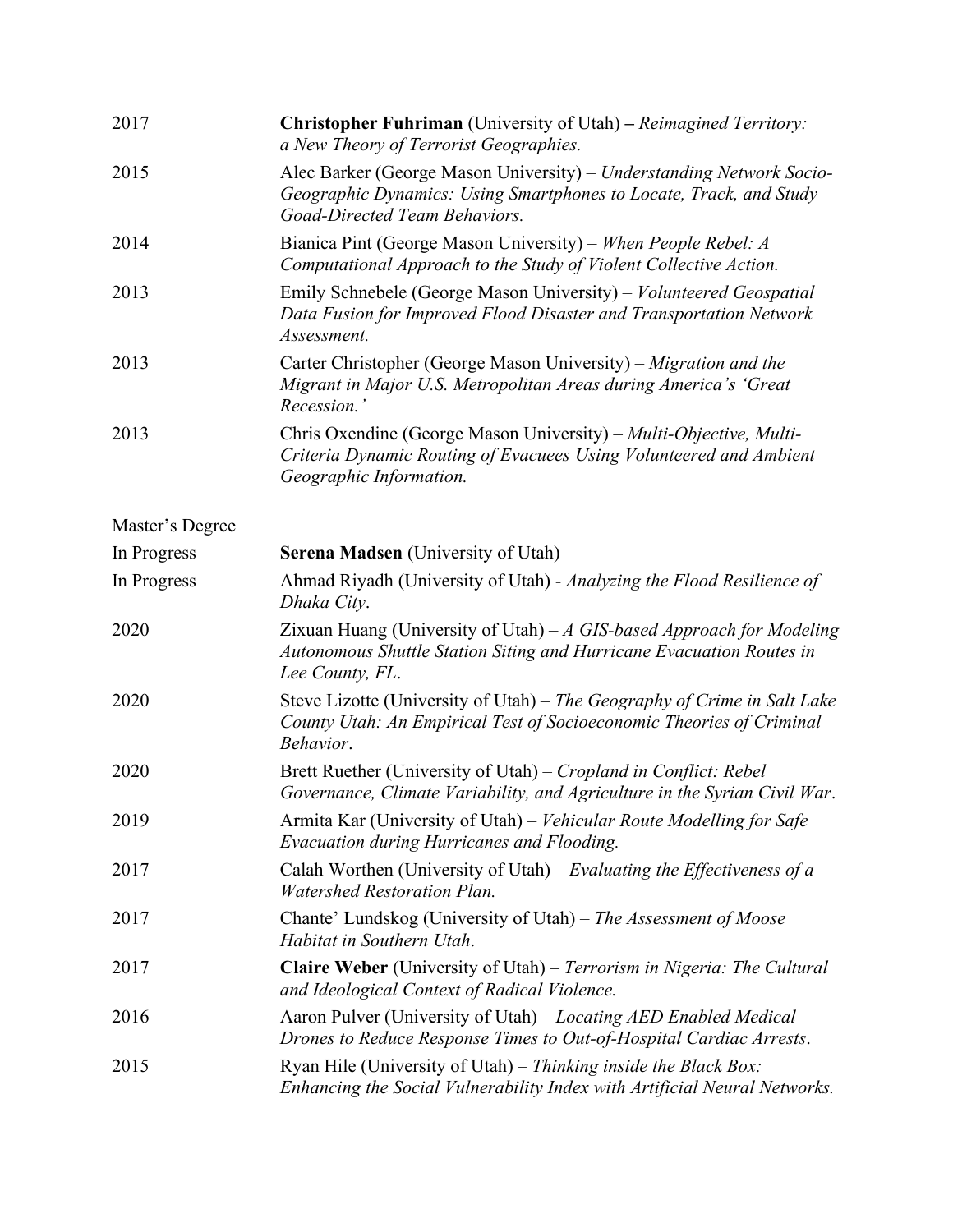| 2014            | Thomas Holby (George Mason University) - #Indyref: A Geographical<br>Comparison of Tweets Related to the Scottish Independence Referendum<br>of 2014.                                              |
|-----------------|----------------------------------------------------------------------------------------------------------------------------------------------------------------------------------------------------|
| 2014            | Aubrey Larsen (George Mason University) – Spatial Analysis of Reported<br>Kidnapping Events in Nigeria Using Moran's I.                                                                            |
| 2014            | <b>Christine Dougherty</b> (George Mason University) – Long-Term<br>Monitoring of Post-Fire Vegetation Recovery: A Case Study in Winnemucca<br>District, Nevada.                                   |
| 2013            | Maria Cabassa (George Mason University) – Comprehensive exams.                                                                                                                                     |
| 2013            | Jimmy Bryant (George Mason University) – Finding the Optimal<br>Locations for Bike Sharing Stations: A Case Study within the City of<br>Richmond, Virginia.                                        |
| 2013            | Christa Goldsborough (George Mason University) – Comprehensive<br>exams.                                                                                                                           |
| 2013            | Elizabeth Hull (George Mason University) – Comprehensive exams.                                                                                                                                    |
| 2012            | John Cooke (George Mason University) $-A$ Linear Referencing Analysis<br>of Traffic Incidents and Land Use Changes: A Case Study from<br>Culpepper, Spotsylvania, and Orange Counties, Virginia.   |
| 2012            | Aisling Chapin (George Mason University) - Implementing a Co-Location<br>Model in Network Space.                                                                                                   |
| 2011            | Thomas Zumbado (University of Utah) – <i>Investigation of the</i><br>Philosophical Changes of the Abu Sayyaf Group Using Geospatial<br>Analysis.                                                   |
|                 | Master of Science in Geographic Information Systems (MSGIS)                                                                                                                                        |
| 2020            | Melissa Gfeller (University of Utah)                                                                                                                                                               |
| 2020            | Spencer Roddan (University of Utah)                                                                                                                                                                |
| 2020            | Hallie Johnson (University of Utah)                                                                                                                                                                |
| 2017            | Sarah Rivera (University of Utah)                                                                                                                                                                  |
| 2017            | Mitch Ottesen - (University of Utah)                                                                                                                                                               |
| Other Mentoring |                                                                                                                                                                                                    |
| 2019-2020       | Serena Madsen – Undergraduate Research Opportunities Program<br>(UROP), University of Utah. Project title: Masculinity, Extremism, and<br>Violence in the United States.                           |
| 2015            | McKenna Bearnson - Undergraduate Research Opportunities Program<br>(UROP), University of Utah. Project title: Spatial Analysis of Terrorist<br>Incidents: ISIS Attacks, Recruitment and Resources. |
| 2014            | Alexander Sanchez – Honors Thesis Project, University of Utah. Project<br>title: Reexamining Global Drug Eradication Policies: A Systemic Analysis                                                 |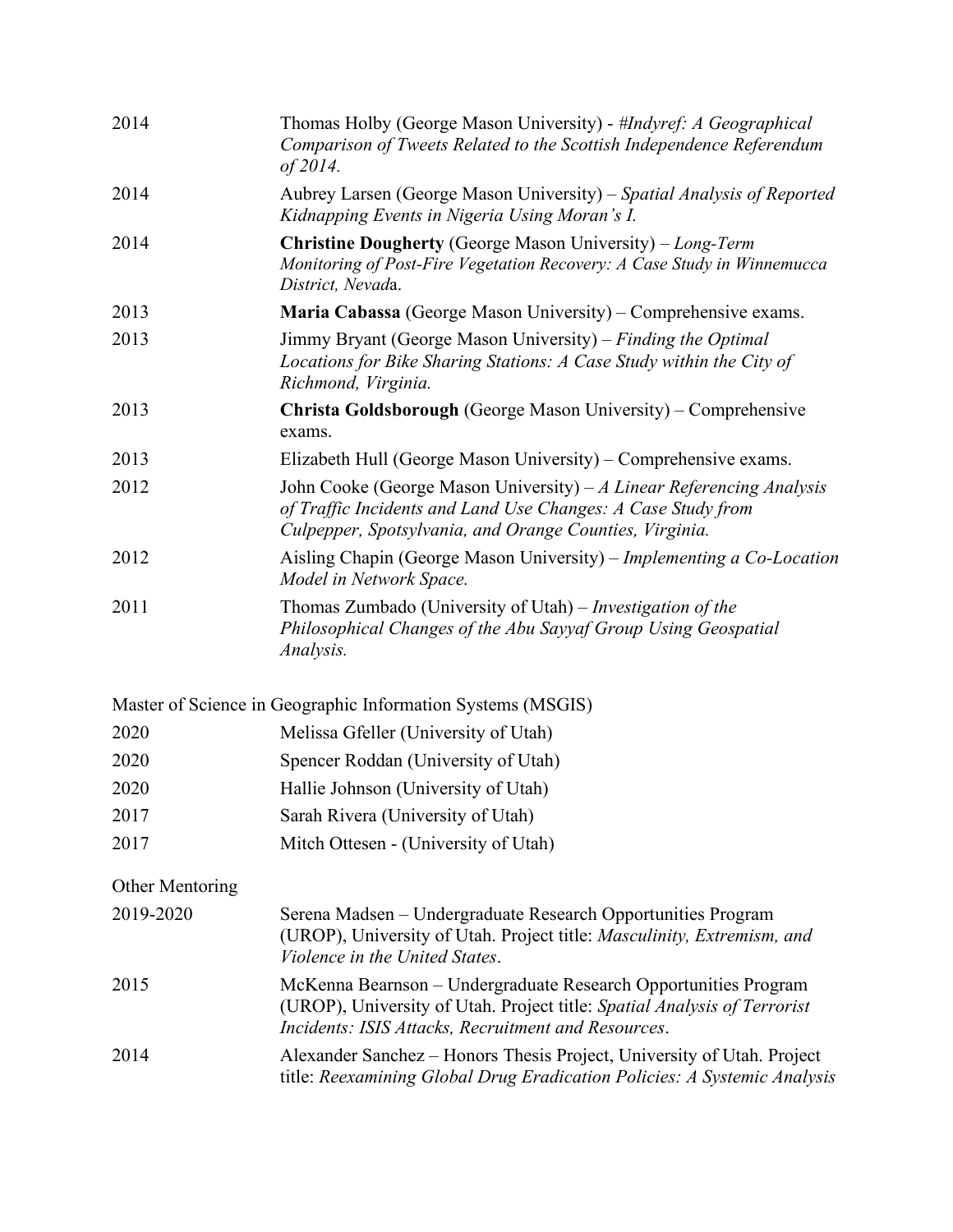|               | of their Ecological and Societal Effects in Mexico, Columbia, and<br>Afghanistan.                                                                                                                                                 |
|---------------|-----------------------------------------------------------------------------------------------------------------------------------------------------------------------------------------------------------------------------------|
| 2013          | Matthew McCarthy – Bachelor of Individualized Study (BIS) in<br>Geographic Information Systems in Human Geography. Project title:<br>Native American Population Decline during the Nineteenth Century.<br>George Mason University |
| 2011 (Summer) | John Buerhaus – Student Undergraduate Laboratory Internship (SULI) at<br>ORNL                                                                                                                                                     |

#### **Service**

| University/College/Departmental Service |                                                                                                                      |
|-----------------------------------------|----------------------------------------------------------------------------------------------------------------------|
| 2022                                    | University of Utah, Senate Task Force on the Presidential Selection<br>Process.                                      |
| 2022                                    | University of Utah, Department of World Languages & Cultures Graduate<br><b>Council Review Committee Member</b>      |
| 2022                                    | University of Utah, College of Social and Behavioral Sciences, Dean<br><b>Search Committee</b>                       |
| $2021 -$                                | University of Utah, Department of Geography, EDI Director.                                                           |
| 2020-                                   | University of Utah, Executive Committee Member - Gender Based<br>Violence Consortium (GBVC)                          |
| Feb. 2020                               | University of Utah, Department of Geography, Acting Chair.                                                           |
| 2019-                                   | University of Utah, College of Social and Behavioral Science, Equity,<br>Diversity, and Inclusion Committee Co-Chair |
| 2019-2020                               | University of Utah, Department of Geography, Colloquium Committee<br>Chair                                           |
| 2018                                    | University of Utah, Department of Geography, Faculty Position Search<br>Chair                                        |
| 2017-2019                               | United States Geospatial Intelligence Foundation (USGIF) Utah<br>Certificate Director                                |
| 2017-2018                               | National Geospatial-Intelligence Agency / U.S. Geological Survey Center<br>of Academic Excellence Director           |
| $2014 -$                                | University of Utah, Department of Geography, Geography Club / GTU<br><b>Faculty Advisor</b>                          |
| 2014-2019                               | University of Utah, Department of Geography, Graduate Committee                                                      |
| 2014-2017                               | University of Utah, Department of Geography, Undergraduate Committee                                                 |
| 2013-2014                               | GMU, Department of Geography and GeoInformation Science Associate<br>Undergraduate Advisor                           |
| 2012-2013                               | GMU, College of Science Nominations Committee                                                                        |
| 2012-2013                               | GMU, Department of Geography and GeoInformation Science<br><b>Infrastructure Committee</b>                           |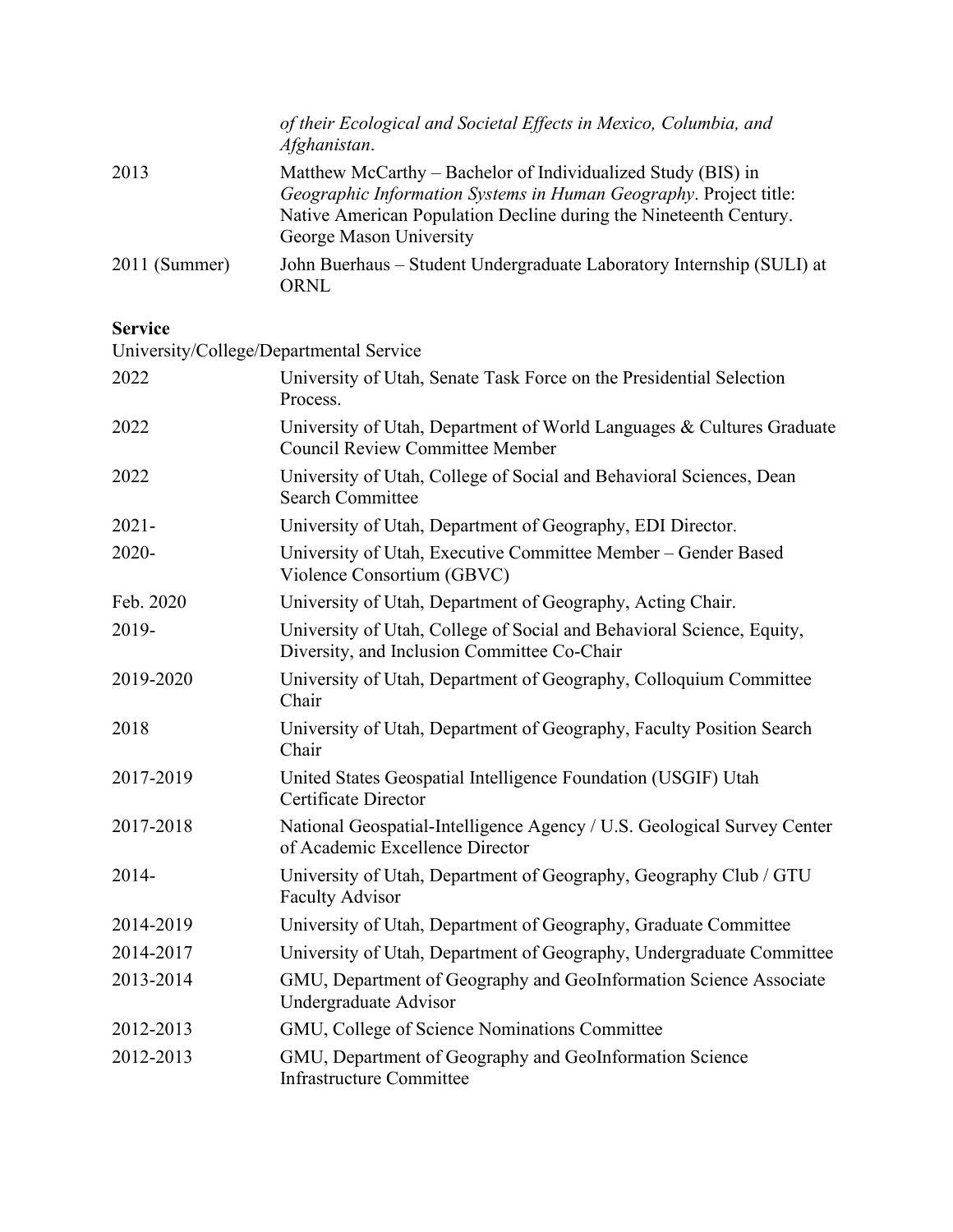| 2012-2014 | GMU, Department of Geography and GeoInformation Science<br>Admissions Committee (Chair of committee 2013-2014) |
|-----------|----------------------------------------------------------------------------------------------------------------|
| 2012/2013 | GMU Department of Geography and GeoInformation Science GIS Day<br><b>Poster Competition Committee</b>          |

#### Professional Development

| 2017/2018 | Advanced Placement High School Exam Reader, Cincinnati, OH, June. |
|-----------|-------------------------------------------------------------------|
| 2015/2016 | Advanced Placement High School Exam Reader, Cincinnati, OH, June. |

#### Manuscript Reviewer (Journal Articles, Books, and Book Chapters)

IEEE Transactions on Computational Social Systems; Geography Compass; Terrorism and Political Violence; International Journal of Geographic Information Science; Water Resources Research; Security Journal; Oxford University Press; McGraw-Hill; Cartographica; Professional Geographer; American Journal of Sociology; Narrative and Conflict: Explorations in Theory and Practice; Applied Mathematics and Information Sciences; Crime, Law, and Social Change; Politics; Transactions in GIS; Cartography and Geographic Information Science; Elsevier; Political Geography; Geography Compass; Conflict Management and Peace Studies; PLOS One; Computers, Environment, and Urban Systems; Journal of Peace Research; Geoforum; The Geographical Journal; Gender, Place, and Culture; Statistics, Politics, and Policy; GeoJournal; Crime, Law, and Social Change.

#### Grant Proposal Reviewer

National Science Foundation US Army Corps of Engineers' Engineer Research Development Center (ERDC)

#### **Media Outreach**

| 2019 | Watson, P. J. New App Encourages Americans to Report 'Offensive'<br>Speech. First Amendment? What First Amendment? Infowars.com, May<br>10. https://www.infowars.com/new-app-encourages-americans-to-report-<br>offensive-speech/#inline-comments. |
|------|----------------------------------------------------------------------------------------------------------------------------------------------------------------------------------------------------------------------------------------------------|
| 2019 | Harkins, P. University of Utah Researchers, 'Shocked' by Bad Data on<br>Hate Crimes, Develop an App to Help Track Them. Salt Lake Tribune,<br>April 25. https://www.sltrib.com/news/2019/04/25/university-utah/.                                   |
| 2019 | Bennet, L. University of Utah Launches App Designed to Gain More<br>Insight on Hate Crime. Deseret News, April 20.<br>https://www.deseretnews.com/article/900066826/university-of-utah-hate-<br>crime-app.html.                                    |
| 2019 | Rigley, N. Need to Report a Hate Crime? There's an App for that Now.<br>KSL, April 11. https://www.ksl.com/article/46530039/need-to-report-a-<br>hate-crime-theres-an-app-for-that-now.                                                            |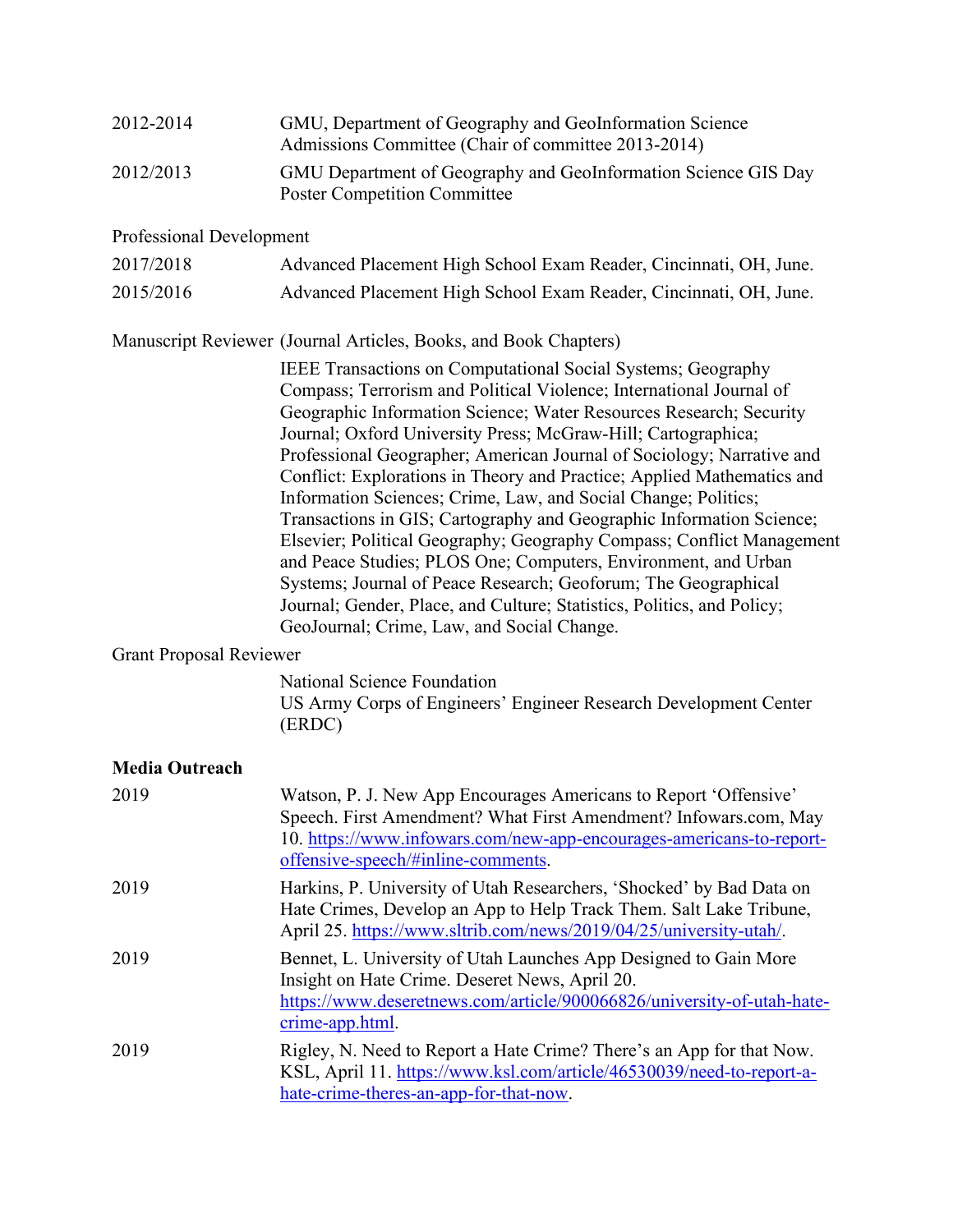| 2019 | Hegyi, N. New App Lets People Anonymously Report Hate Crimes and<br>Speech. KUER, NPR Utah, April 9. https://www.kuer.org/post/new-app-<br>lets-people-anonymously-report-hate-crimes-and-speech#stream/0.                                                                   |
|------|------------------------------------------------------------------------------------------------------------------------------------------------------------------------------------------------------------------------------------------------------------------------------|
| 2019 | UNEWS. Hate Incidents are Notoriously Underreported. Now, there's an<br>App for That. University of Utah, April 8. https://unews.utah.edu/hate-<br>incident-app/.                                                                                                            |
| 2019 | Hegyi, N. White Nationalist Groups Increase Recruiting and Propaganda<br>Across the West. National Public Radio, March 19.<br>https://www.npr.org/2019/03/19/704586335/white-nationalist-groups-<br>increase-recruiting-and-propaganda-across-the-west.                      |
| 2019 | Hoeven, E. The Rise of White Nationalism is Creeping onto Utah<br>Campuses. What You Need to Know. Deseret News, March 15.<br>https://www.deseretnews.com/article/900060738/the-rise-of-white-<br>nationalism-is-creeping-onto-utah-campuses-what-you-need-to-<br>know.html. |
| 2019 | Hegyi, N. White Nationalist Groups Rising On College Campuses In<br>Mountain West. Utah Public Radio (KUER), March 1.<br>https://www.kuer.org/post/white-nationalist-groups-rising-college-<br>campuses-mountain-west#stream/0.                                              |
| 2018 | Public News Service. University of Utah Study Maps Hate in America by<br>Region. February 28. https://www.publicnewsservice.org/2018-02-<br>12/immigrant-issues/university-of-utah-study-maps-hate-in-america-by-<br>region/a61391-1.                                        |
| 2018 | National Geographic Geography May Influence the Types of Fears that<br>Fuel U.S. Crimes. 11 Things we learned this week. Education Blog.<br>https://blog.education.nationalgeographic.org/2018/02/16/11-things-we-<br>learned-this-week-75/.                                 |
| 2018 | Florida, R. Where Hate Groups are Concentrated in the U.S. CityLab,<br>March 15. https://www.citylab.com/equity/2018/03/where-hate-groups-<br>are-concentrated-in-the-us/555689/.                                                                                            |
| 2018 | Perry, S. Geography Influences the Types of Fears that Fuel U.S. Hate<br>Crimes, Study Suggests. MinnPost, February 14.<br>https://www.minnpost.com/second-opinion/2018/02/geography-<br>influences-types-fears-fuel-us-hate-crimes-study-suggests.                          |
| 2018 | Williams, T. The Regional Differences of Hate with Richard Medina &<br>Emily Nicolosi On Wednesday's Access Utah. Utah Public Radio<br>(KUER). February 14. http://upr.org/post/regional-differences-hate-<br>richard-medina-emily-nicolosi-wednesdays-access-utah.          |
| 2018 | Penrod, S. Geography Plays Role in Spreading, Fueling Hate, U. Study<br>Says. KSL News, February 9.<br>https://www.ksl.com/?sid=46257785&nid=148.                                                                                                                            |
| 2018 | Wood, B. Hate Has Regional Roots in Poverty and Lack of Education, Say<br>University of Utah Researchers. Salt Lake Tribune, February 9.                                                                                                                                     |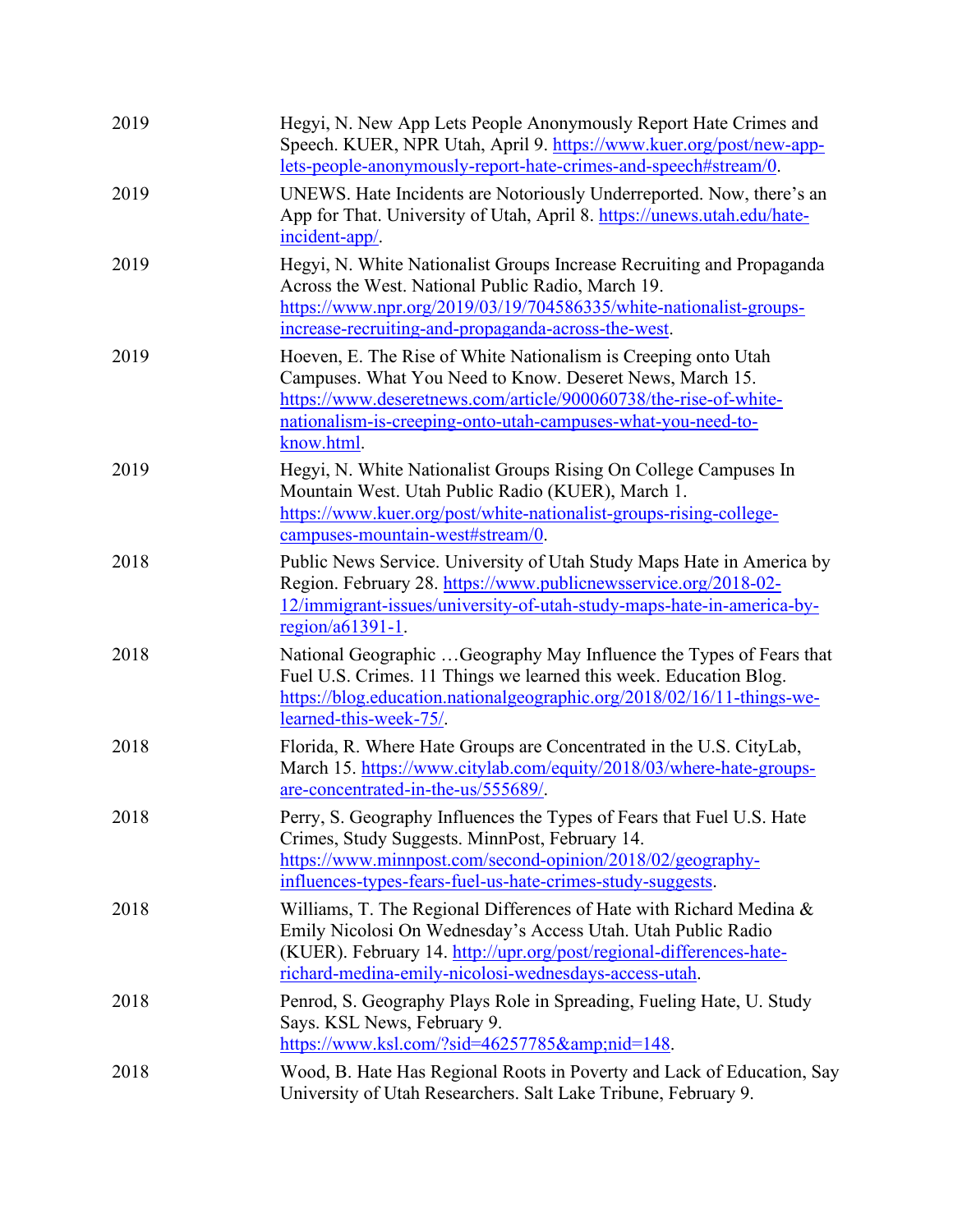|      | https://www.sltrib.com/news/education/2018/02/09/hate-has-regional-<br>roots-in-poverty-and-lack-of-education-say-university-of-utah-<br>researchers/.                                                                                                                                           |
|------|--------------------------------------------------------------------------------------------------------------------------------------------------------------------------------------------------------------------------------------------------------------------------------------------------|
| 2018 | UNEWS. Drivers of Hate in the U.S. Have Distinct Regional Differences.<br>University of Utah, February 9. https://unews.utah.edu/drivers-of-hate-in-<br>the-u-s-have-distinct-regional-differences/.                                                                                             |
| 2017 | Hate in America (Interview). @THEU, University of Utah, September 14.<br>https://attheu.utah.edu/facultystaff/hate-in-america/.                                                                                                                                                                  |
| 2016 | Harris, D. H. Let it Snow: Local Professor Conducts Traffic Study to<br>Improve Winter Storm Preparedness. Salt Lake City Weekly, December<br>14. https://www.cityweekly.net/utah/let-it-snow/Content?oid=3553943.                                                                               |
| 2016 | Cobabe, A. Where are the Accident Spots when a Storm Comes through<br>Utah? Asks One Researcher. Utah Public Radio, Dec. 5.<br>http://upr.org/post/where-are-accident-spots-when-storm-comes-through-<br>utah-asks-one-researcher.                                                               |
| 2016 | Boyd, R. U of U scientist hopes to save lives by analyzing winter car<br>crashes in Salt Lake Co. FOX 13, Salt Lake City, November 28.<br>http://fox13now.com/2016/11/28/u-of-u-scientist-hopes-to-save-lives-by-<br>analyzing-winter-car-crashes-in-salt-lake-co/.                              |
| 2016 | Driving in a Winter Wonderland. UNEWS, November 18.<br>https://unews.utah.edu/context-from-campus/driving-in-a-winter-<br>wonderland/.                                                                                                                                                           |
| 2013 | Interview: Hagan, K. The Terrain of Terrorism: Academics from Two<br>USGIF-Accredited Universities Collaborate on New Textbook. Trajectory<br>Magazine. United States Geospatial Intelligence Foundation (USGIF),<br>Issue 2, April 24. http://trajectorymagazine.com/the-terrain-of-terrorism/. |

## **Related non-Academic Positions**

| 2007-2009                                                               | GIS Analyst, Digitally Integrated Geographic Information Technologies<br>(DIGIT) Lab, University of Utah, Salt Lake City, UT. |  |
|-------------------------------------------------------------------------|-------------------------------------------------------------------------------------------------------------------------------|--|
| 2005                                                                    | Cartographic Technician, Los Angeles Unified School District, Los<br>Angeles, CA.                                             |  |
| 2003-2005                                                               | GIS Specialist, Property ID, Los Angeles, CA.                                                                                 |  |
| <b>Appointments and Membership in Centers and Research Study Groups</b> |                                                                                                                               |  |
| $2021 -$                                                                | Board of Studies – International Relations Department, National Defense<br>University, Pakistan.                              |  |

| $2017 -$ | Affiliated Faculty – Global Change & Sustainability Center, University of |
|----------|---------------------------------------------------------------------------|
|          | Utah.                                                                     |
| $2015 -$ | Director – Geospatial Intelligence Research Lab, University of Utah.      |

2012-2014 World Wide Human Geography Data Working Group.